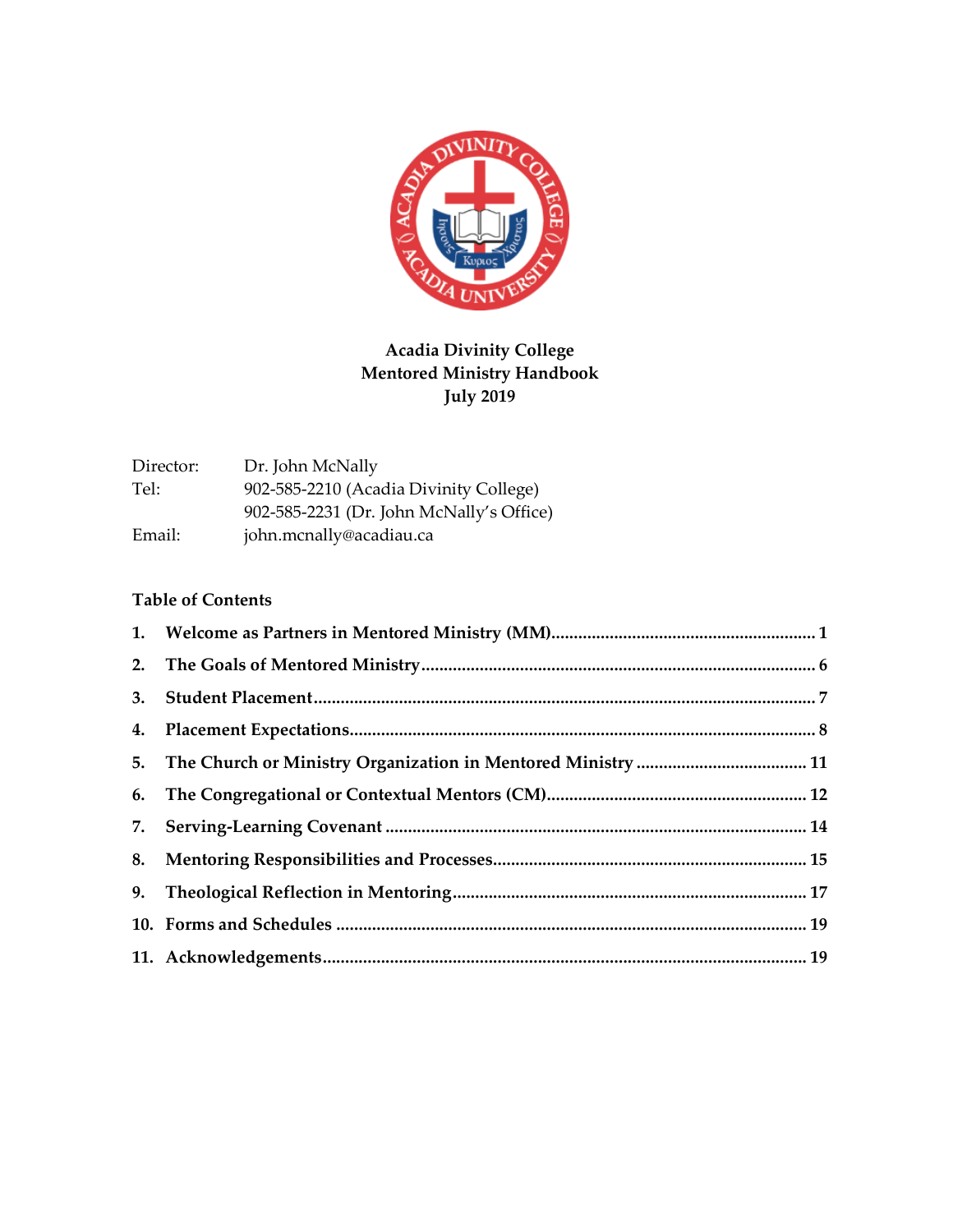### <span id="page-1-0"></span>**1. Welcome as Partners in Mentored Ministry (MM)**

Thank you for your interest in becoming partners in the Mentored Ministry (MM) program of Acadia Divinity College (ADC), so that pastors-in-training can have an experience as apprentices or pastoral students with mentoring support by an ordained, seasoned Pastoral Mentor (PM) and by team input from church members or representatives from the ministry placement site (called Congregational or Contextual Mentors or CM for short). The purpose of this relationship is to encourage Pastoral and Congregational Mentors to share their lives, skills, and wisdom in Gospel ministry (1 Thessalonians 2:8), so that students develop personhood, skills, and knowledge as ones called to join God's Kingdom mission.

My name is John McNally. As the Director of the Mentored Ministry Program at ADC, I'm pleased to greet you and work with you as described in this document. Along with future orientation and training, you can contact me with any remaining questions or suggestions.

The Bible reflects the role of mentoring in molding effective leaders. Consider Moses and Joshua, (Deut. 31:14, Joshua 1); Ruth and Naomi as mutual mentors (Book of Ruth); Deborah and Barak, (Judges 4); Timothy as his family and Paul facilitated the process (2 Tim. 1:2-14), etc. These people of faith learned to live in the presence of God, who promises: "I will be with you." (Ex. 33:14; Isaiah 41:10). Our Lord Jesus modeled the mentoring way by calling his disciples to "be with Him" (Mark. 3:14) as He shared life and ministry with them. Christ's commission for formation and mission is empowered by His promise to be with us (Mat. 28:18-20). Such mentoring continues to shape leaders today as we minister with Christ, empowered by the Spirit, for the glory of the Father.

# **1.1 Invitation to Integration**

In my own personal and pastoral formation through seminary and twenty years of pastoral experience, I was blessed by a range of mentoring experiences, some of whom are noted in the acknowledgements. I am excited to facilitate mentoring among emerging and existing pastoral leaders as ADC students connect other areas of seminary study with mentored ministry activity. Matthew Floding describes this process like an invitation to integration:

Field education invites you to bring the lectures in theology and biblical studies and the best of preaching and pastoral care textbooks into the pulpit and the hospital room and give them life in *your* practice of ministry. Then you reflect on your practice theologically with the help of veteran clergy and laypersons who are passionately committed to your formation. Repeat!<sup>1</sup>

I picture this integration as a repeated process of taking lessons learned about biblical, theological, and historical foundations in dialogue with ADC courses in the practice of ministry by putting these principles into practice in a unique field education context or mentored ministry placement. Ideally, students participate in a continuous cycle of critical

<sup>&</sup>lt;sup>1</sup> Matthew Floding, ed., *Engage: A Theological Field Education Toolkit*. (Lanham: Rowman & Littlefield, 2017),1. Floding is the Director of Ministerial Formation at Duke Divinity School.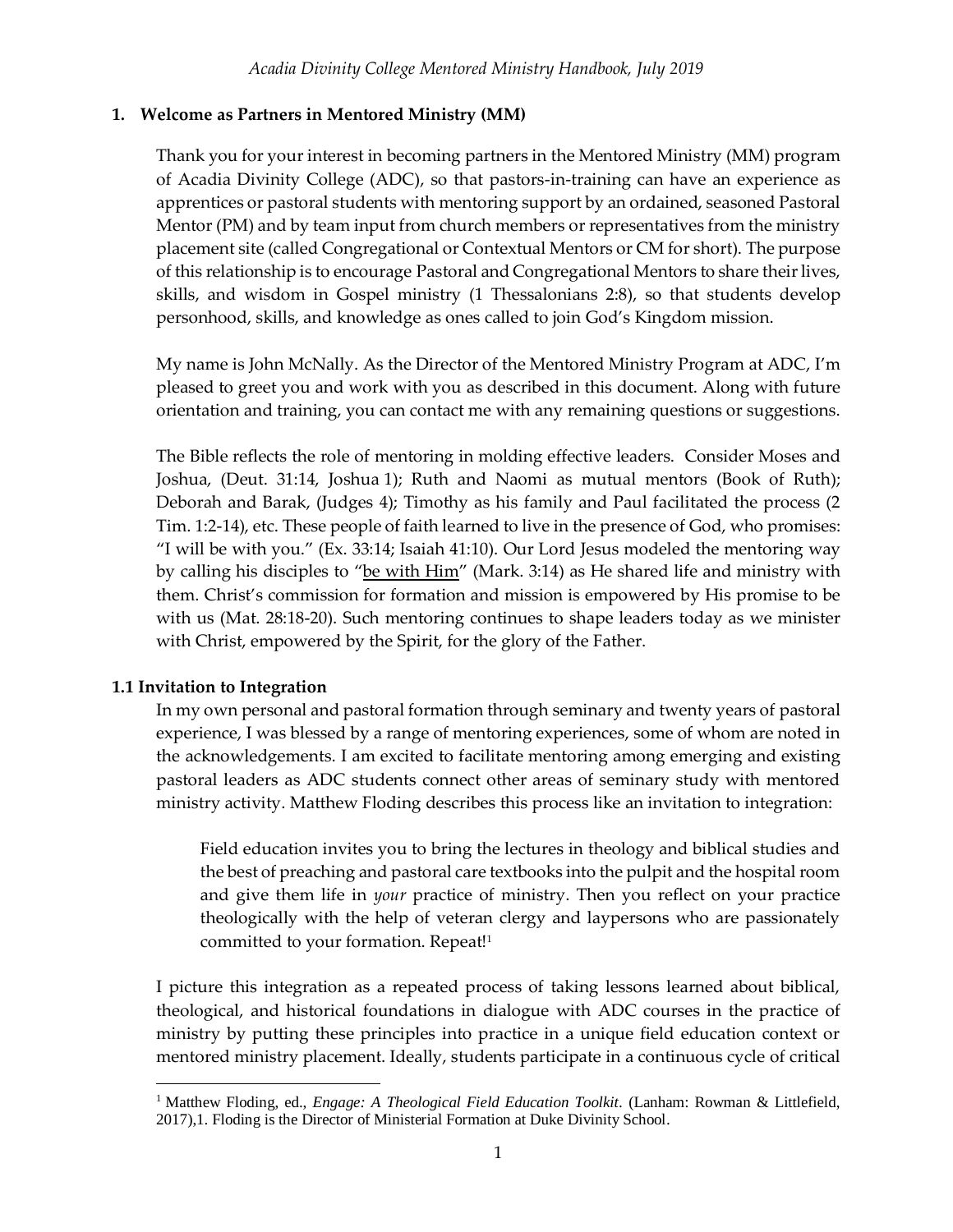engagement as course content intersects with ministry praxis, all as part of giving glory to our God and Father as Christ is formed in us as the fruit of the Spirit grows in us (Galatians 1:3-5, 4:19, 5:22-25). As pictured below, the questions and implications of areas of study inspire and inform other areas of study and ministry on the journey to maturity.



Thank you for your partnership in the Gospel ministry. As Paul writes, "being confident of this, that he who began a good work in you will carry it on to completion until the day of Christ Jesus." (Philippians 1:6) What a privilege to share in God's good work, confident that God has already been working and will continue his good work within each one of us who participates in the mentoring process and in the Gospel ministry. Please read the rest of this document for an overview of our mentoring process and consult the Mentored Ministry pages on ADC's website, with the password protected [amazinggrace] documents like this and other resources. Please contact me for any additional information.

I look forward to sharing this ministry with you as part of ADC's vision of equipping Christians to serve. I pray for the depth of insight, discernment, and fruitfulness that we need as we are more fully formed in our identity in Christ and in his ministry. I pray with Paul for all of us: "And this is my prayer: that your love may abound more and more in knowledge and depth of insight, so that you may be able to discern what is best and may be pure and blameless for the day of Christ, filled with the fruit of righteousness that comes through Jesus Christ—to the glory and praise of God." (Philippians 1:9-11)

### **1.2 Partnership in the Process of Mentoring**

There are several players on the mentored ministry team, whose roles are clarified by their function in formation. This mentoring mix invites deeper integration of the head, hands,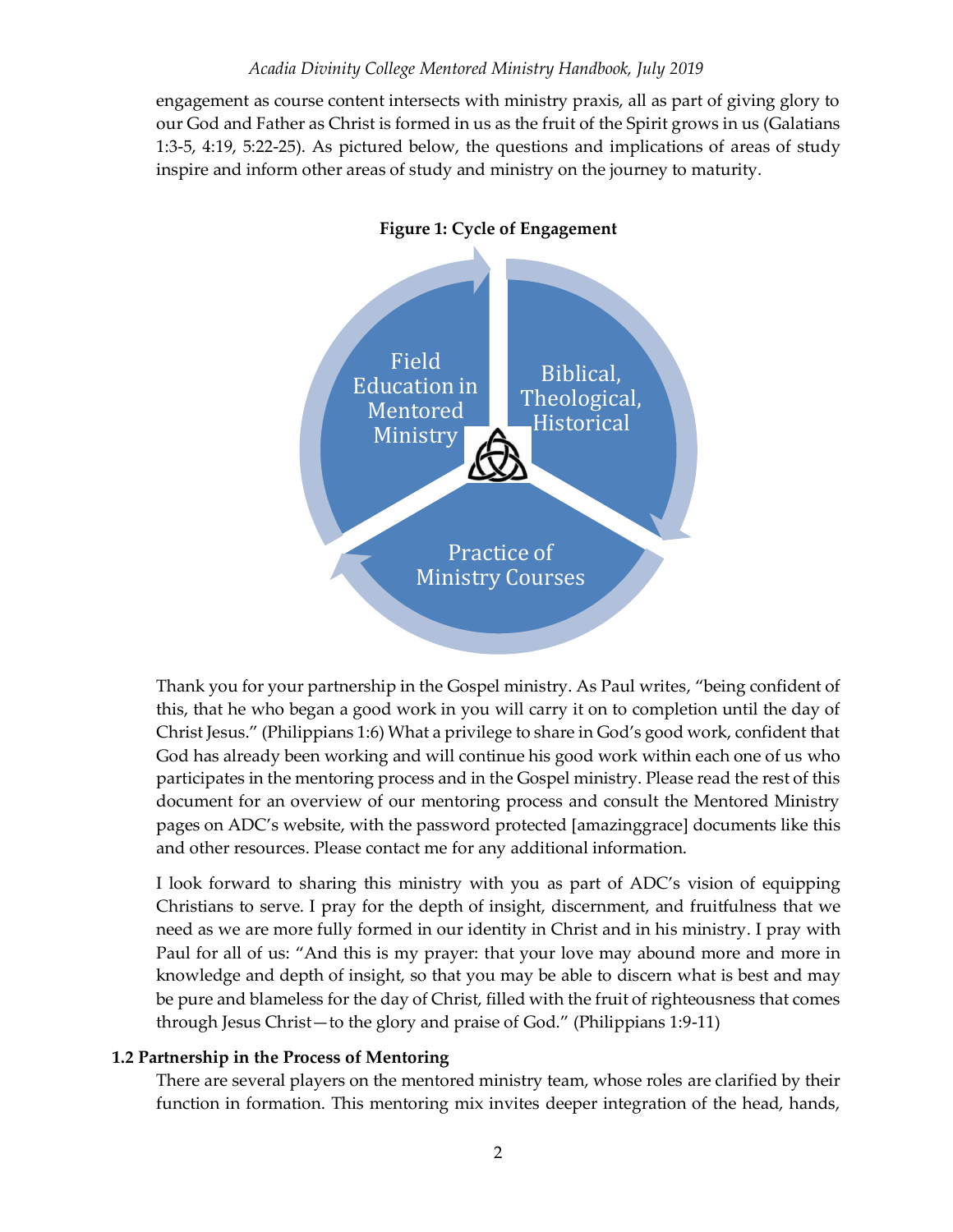and heart or develops and connects beliefs, practices, and virtues.<sup>2</sup> While there may be overlap at times, I picture this mix below in light of Psalm 78. After reflection on the people's experiences with God, verse 72 describes David at his best: "And David shepherded them with integrity of heart; with skillful hands he led them."



#### **Figure 2: Partnership in Mentoring**

**First, the Pastoral Mentor** brings extensive experience (normally at least five years of ordained experience), past training, continuing education, personality, strengths, limitations, etc., to the mentoring relationship for helping the student flourish. Paul's letters to Timothy exemplify such a relationship with the mentoring processes of fanning into flame the gifts of emerging leaders (2 Timothy 1:1-14). Floding notes the key role of the mentor as "your work with the student, doing and reflecting on ministry practice together, paves the crosswalk between classroom and the world of ministry."<sup>3</sup> For such shared action and reflection, Pastoral Mentors come alongside students on the journey to maturity in ministry. To focus action and reflection, Mentors can use the GROW and REFLECT tools: [https://acadiadiv.ca/mentored-ministry/.](https://acadiadiv.ca/mentored-ministry/) **Pastoral Mentors meet with students at least two times per month for focused feedback about "hands-on" ministry.** 

**Second, Congregational Mentors** are a small group of three to five committed members from the church or ministry agency (in parachurch ministries, such people are Contextual Mentors) intended to provide encouragement and support to the student and evaluation of the student's progress. Floding notes how congregational input can help form students:

<sup>2</sup> One tool looks at ten core beliefs, practices, and virtues: Randy Frazee, *The Christian Life Profile Assessment Workbook: Developing Your Personal Plan to Think, Act, and Be Like Jesus*. (Grand Rapids: Zondervan, updated edition, 2015). See a Trinitarian view of head, hands, heart in Christian Schwarz, *The All By Itself Pathway: An Introduction to Natural Church Development.* (2015), 69. Christ invites integration in following him fully as "the way and the truth and the life" (John 14:6).

<sup>3</sup> Floding, *Engage*, 21.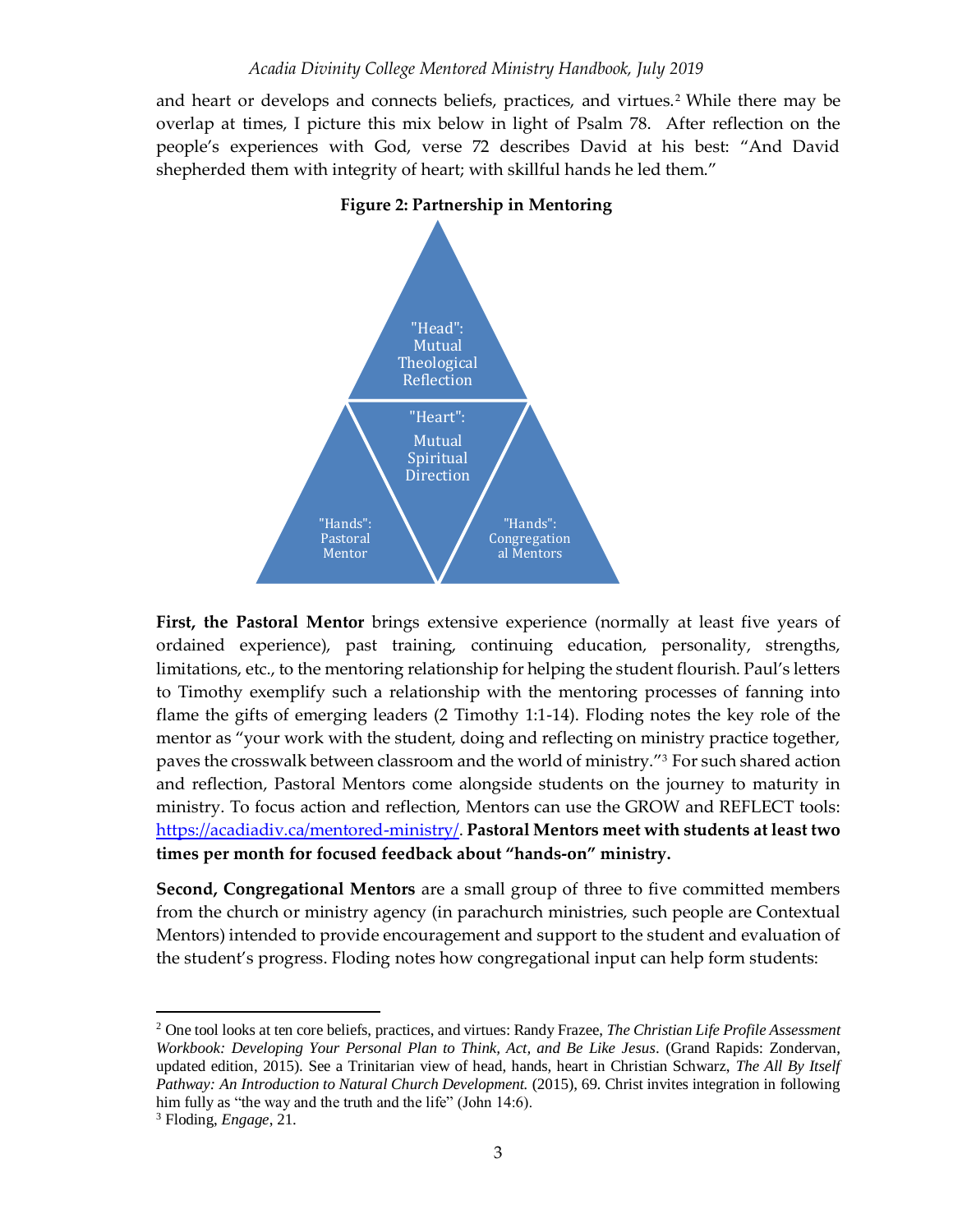Most field education programs will invite you to share the responsibility for mentoring your student with a lay mentoring team or committee. This affirms the people of God's active role in mentoring for ministry. Besides, laypersons have gifts and strengths to share that we don't have. This affirms Paul's use of the body metaphor.<sup>4</sup>

This "lay" mentoring team or Congregational Mentors affirm the biblical body metaphor and connect with the Baptist emphasis on the priesthood of all believers. While these groups fulfill various functions and fill out a few forms, their primary roles are encouragement and assessment that help students grow in what matters most in ministry, "so that everyone may see your progress" (1 Timothy 4:15). The focused feedback of congregational mentors about "hands-on" ministry by the student can help broaden and deepen the student's perspective on how his/her ministry is being received in the church or other context. To focus such feedback, Congregational Mentors can use the feedback forms and the GROW tool available online [\(https://acadiadiv.ca/mentored-ministry/](https://acadiadiv.ca/mentored-ministry/) ) or by request. **To make this manageable for both students and congregational mentors, this group will meet at least four times per year, normally in late September or early October, November, February and March**. This timing fits in the rhythm of the church year and school term, but can be adapted. For example, the summer placement CM will meet from two to four times or monthly during this more intensive season of ministry.

**Third, we will strengthen mutual theological reflection through peer mentoring groups.** Floding summarizes how such reflection is crucial to any mentored ministry:

Formation in ministry has to do with developing competencies, to be sure, but it also has to do with meaning-making. Students in field education learn to minister authentically and faithfully by learning to make sense of themselves and their experiences. This work takes space and time and a community of practice that invites accountability. The practice of theological reflection, however it is done, creates the space for communal meaning-making that forms thoughtful and competent ministers who minister with integrity and faithfulness.<sup>5</sup>

Multi-faceted, intentional theological reflection cultivates both ministry competency and integrity in theology. Such reflection seeks to help students integrate insights from various areas of seminary study, so that various parts are connected as an interrelated whole in ministry. <sup>6</sup> While this happens in class discussions and course assignments at ADC, we are developing this in peer mentoring groups<sup>7</sup> as a form of mutual ministry for greater collegiality within seminary and beyond. Floding summarizes a key insight from recent research on thriving pastors with these words, "Working pastors know the richness of

<sup>4</sup> Floding, *Engage*, 155.

<sup>5</sup> Barbara Blodgett and Matthew Floding, ed., *Brimming with God: Reflecting Theologically on Cases in Ministry*. (Eugene: Wipf & Stock, 2015), 1. This textbook provides "cases" for such mutual theological reflection during the first term of Mentored Ministry 1.

<sup>&</sup>lt;sup>6</sup> Some authors in the field use other terms like ministerial reflection to convey that many areas of seminary study combine within a reflection process. Emily Click, "Ministerial Reflection," in Matthew Floding, ed., *Welcome to Theological Education!* (Herndon: Alban Institute, 2011), 31.

<sup>&</sup>lt;sup>7</sup> Ibid., 37-40. In the same book, Donna Duensing describes "The Power of Reflecting with Peers," 65-74.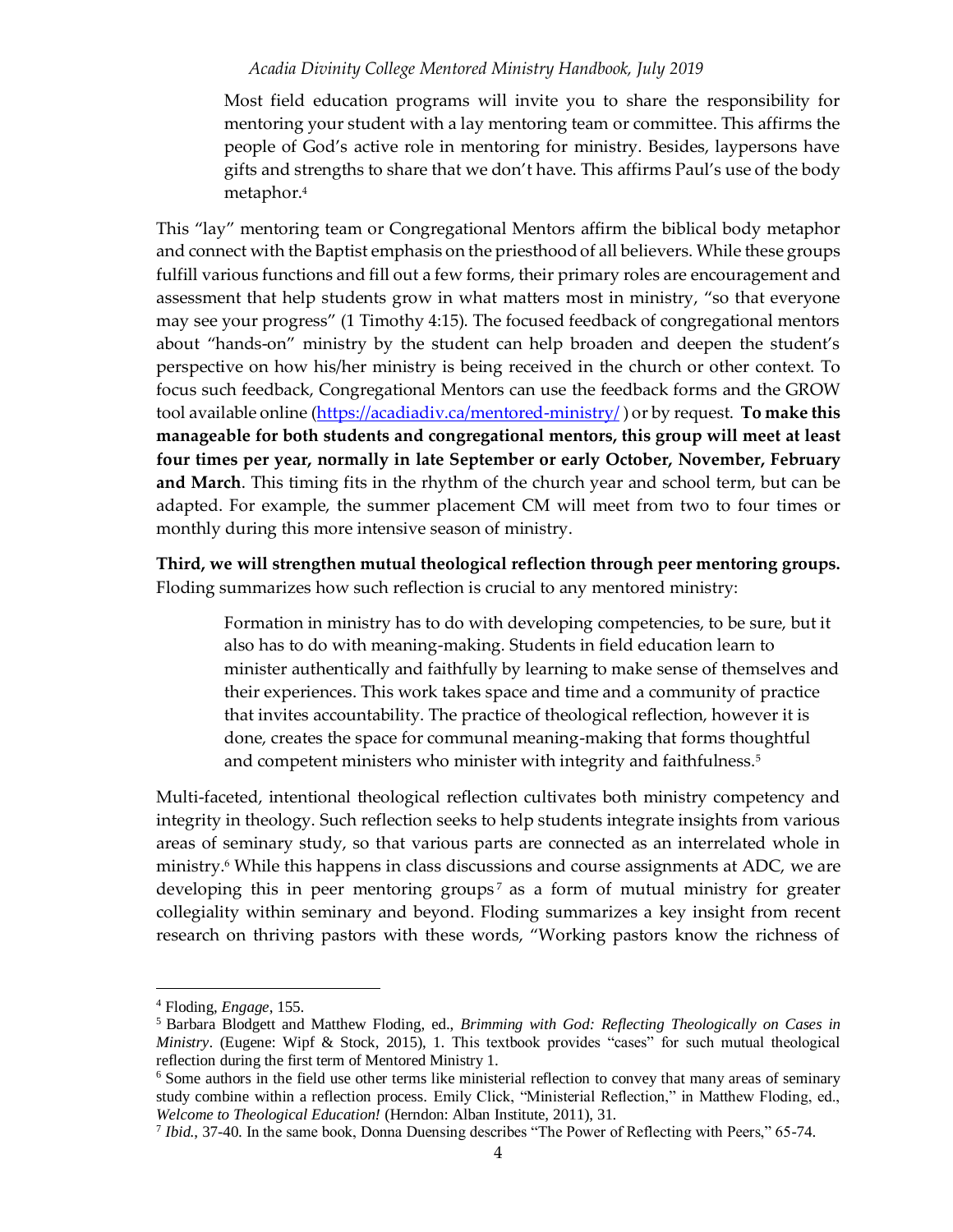reflecting with a colleague or a regular peer reflection group on ministry experiences."<sup>8</sup> We will build mutual theological reflection into the seminary experience as a way to encourage future resilience as pastoral clusters or peer cohorts<sup>9</sup> continue such practices together. Figuratively speaking, we'll integrate the "head" with "hands-on" ministry. To focus theological reflection, we can use the REFLECT tool available online. **To make this manageable for student schedules, such peer group reflection will occur once a month.** 

**Fourth, we will integrate mutual spiritual direction into field education through these same peer mentoring groups**. My involvement in the Selah<sup>10</sup> Certificate Program in Spiritual Direction has strengthened my conviction about the many benefits of some form of spiritual direction for students. Patricia Hendricks, who has worked in cultivating spiritual formation and direction among emerging leaders, comments on seminarians:

Since ministry is to be their occupation, it's essential that they have a spiritual director or participate in group spiritual direction for their self-care and for their spiritual growth…Being in Christian ministry in any capacity is challenging and exhausting. It's easy to lose ourselves in the lives of others and in the administrative tasks, and it's even easier to forget our own self-care and to ignore our spiritual hunger. A spiritual companion can remind us to pay attention to our longings and to our questions. A spiritual mentor can remind us to notice God in all of the activities of life and to rely on the guidance of the Spirit. Those in seminary must be prepared for the work of ministry by being enabled to practice the art of listening to God.<sup>11</sup>

As ADC's training includes group spiritual direction and inspires individual direction, we can strengthen self-care, spiritual growth, attentiveness to the Spirit stirring within us and around us, and deeper reliance on God's guidance through the voice of the risen Christ and the voices of those in our families, ministries, and communities. Figuratively speaking, the "head" work of theological reflection and "hands-on" work of ministry activity integrates with the "heart" <sup>12</sup> work of spiritual formation. **To make this manageable, such mutual spiritual direction will occur once a month, guided by the SELAH tool available online.** 

#### **2. The Goals of Mentored Ministry**

Mentored Ministry at Acadia Divinity College is a required component of study for persons in the Master of Divinity (MDiv) or Bachelor of Theology (BTh) programs who are on track for ordination. MM is a two-year program and is normally taken in the second and third years of a three-year MDiv or BTh program or after completing 30 credit hours of study.

<sup>8</sup> Floding, *Engage*, 36. The Sustaining Pastoral Excellence Peer Learning Project is the name of this study.

<sup>9</sup> Bob Burns, Tasha Chapman, Donald Guthrie, *Resilient Ministry: What Pastors Told Us About Surviving and Thriving*. (Downers Grove: InterVarsity, 2013), 283-295. In my research, I found that Calvin seminary has weekly peer formation groups (See [http://www.calvinseminary.edu/academics/mentored-ministries-lp/\)](http://www.calvinseminary.edu/academics/mentored-ministries-lp/). <sup>10</sup> Se[e http://www.leadershiptransformations.org/selah.htm](http://www.leadershiptransformations.org/selah.htm).

<sup>11</sup> Patricia Hendricks, *Hungry Souls, Holy Companions: Mentoring a New Generation of Christians*. (Harrisburg: Morehouse, 2006), 107, 109.

<sup>&</sup>lt;sup>12</sup> Nouwen portrays spiritual formation as "the movements from the mind to the heart through prayer in its many forms that reunite us with God, each other, and our truest selves." Henri Nouwen, *Spiritual Formation: Following the Movements of the Spirit*. (New York: HarperOne, 2010), xvi.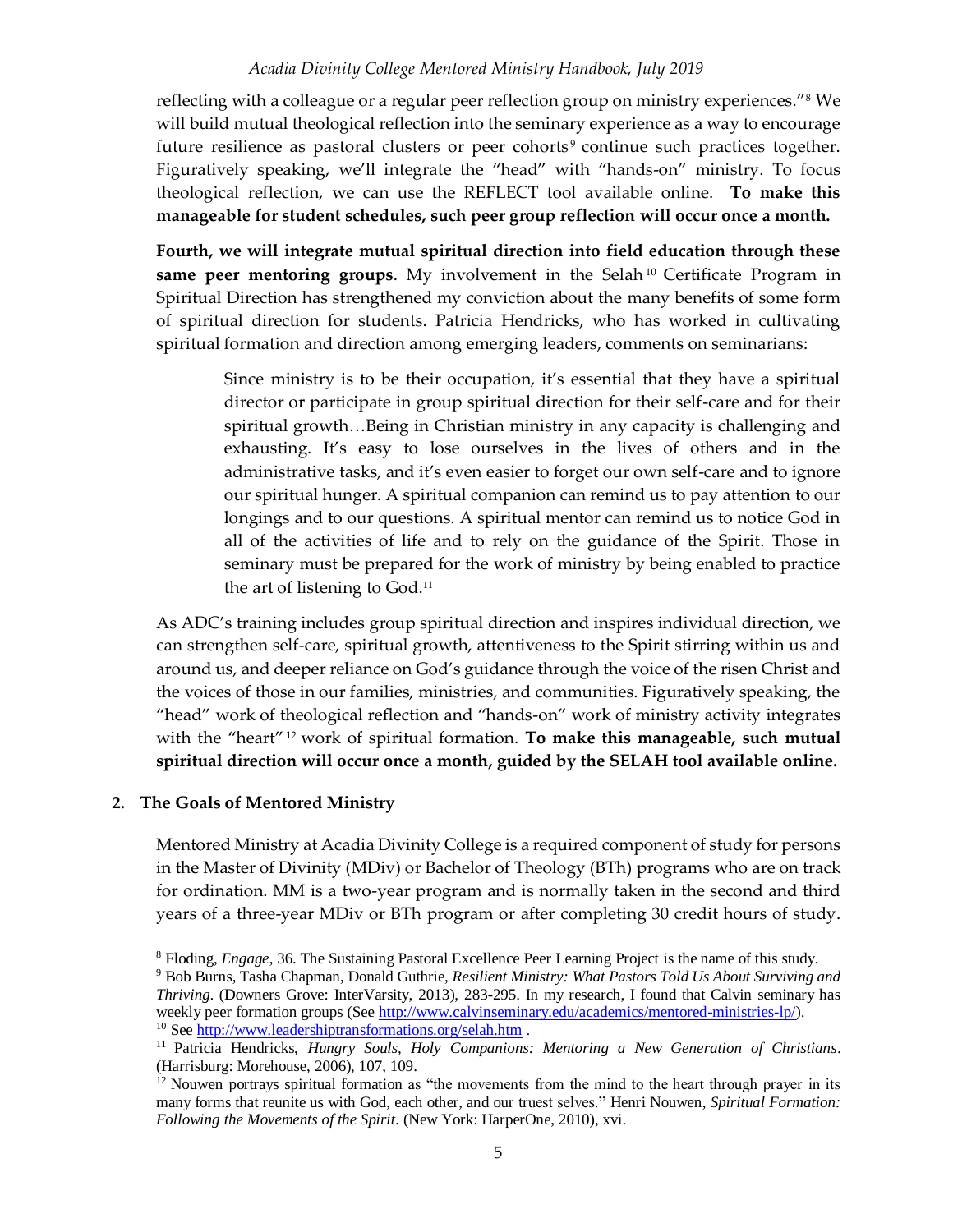When students already have extensive prior ministry experiences and at least five ADC courses, an exceptional request may be made by the student to the Director of Mentored Ministry and through the Director to the Academic Dean with a clear rationale for starting MM earlier. MM provides nurturing in personal and pastoral identity formation based on the relational journey with Pastoral Mentors, Congregational Mentors, mutual mentors in peer groups, and interaction with people in the church or ministry organization.

### 2.1. **Pastoral Identity and Competency**

MM is designed to facilitate the intentional shaping of personal pastoral identity and competency. This process is a dynamic, life-long activity beginning with the student's experience of ministry and the integration of that experience with theory and theology. Subsequently, ministerial identity and competency continues to develop alongside one's peers in a variety of ministry settings engaging such principles as the following:

- 1. Deeper Spirituality: Personal spiritual growth and discipleship results from involvement in a transforming process that reinforces the value of personal change
- 2. Deeper Theology: Theological astuteness is enhanced by the continuous practice of biblical and theological thinking and acting, by a process of dialogue and challenge to become practicing theologians applying their craft in acts of ministry
- 3. Broader Diversity: Intellectual empowerment is facilitated by exposure to multiple learning sites and ministry settings (church, hospital, prison, home, college, etc.)
- 4. Stronger Competency: Learning pastoral skills, abilities and attitudes is facilitated by guidance from Pastoral Mentors and Congregational or Contextual Mentors

Through such means as ministry experiences in a placement, various levels of mentoring, class equipping and assignments, etc., students will be involved in a multi-faceted ministry formation process around pastoral identity and competency. Students will develop a cumulative ministry "portfolio" to gather and present evidence of progress or readiness.

### 2.2. **Qualities and Competencies for Ministry Students and Mentors**

MM is designed to facilitate the development of ministerial qualities, recognizing that competency comes from God (2 Cor. 3:5). While a leading author affirms how helpful training is in essential areas of pastoral ministry, he notes: "…it is not by self-effort or dependence on our own skills, giftings, methods, or competence that we serve the Lord. It is in dependence on the Lord, and by the power of the Holy Spirit, that we become like Jesus and do the works of Jesus in our pastoral and church ministries."<sup>13</sup> The exposure of the students to various models of ministry provides opportunity to study and adopt a ministry pattern unique to his/her particular style as they tailor core competencies to their context. Mentors will be supported and trained in facilitating this journey to maturity in ministry as they share wisdom with emerging leaders and continue their life-long learning.

<sup>13</sup> Siang-Yang Tan, *Shepherding God's People: A Guide to Faithful and Fruitful Pastoral Ministry.* (Grand Rapids: Baker, 2019), 18. In combination with internal and denominational consultations around core competencies and required and recommended resources, Mentored Ministry students will use this textbook.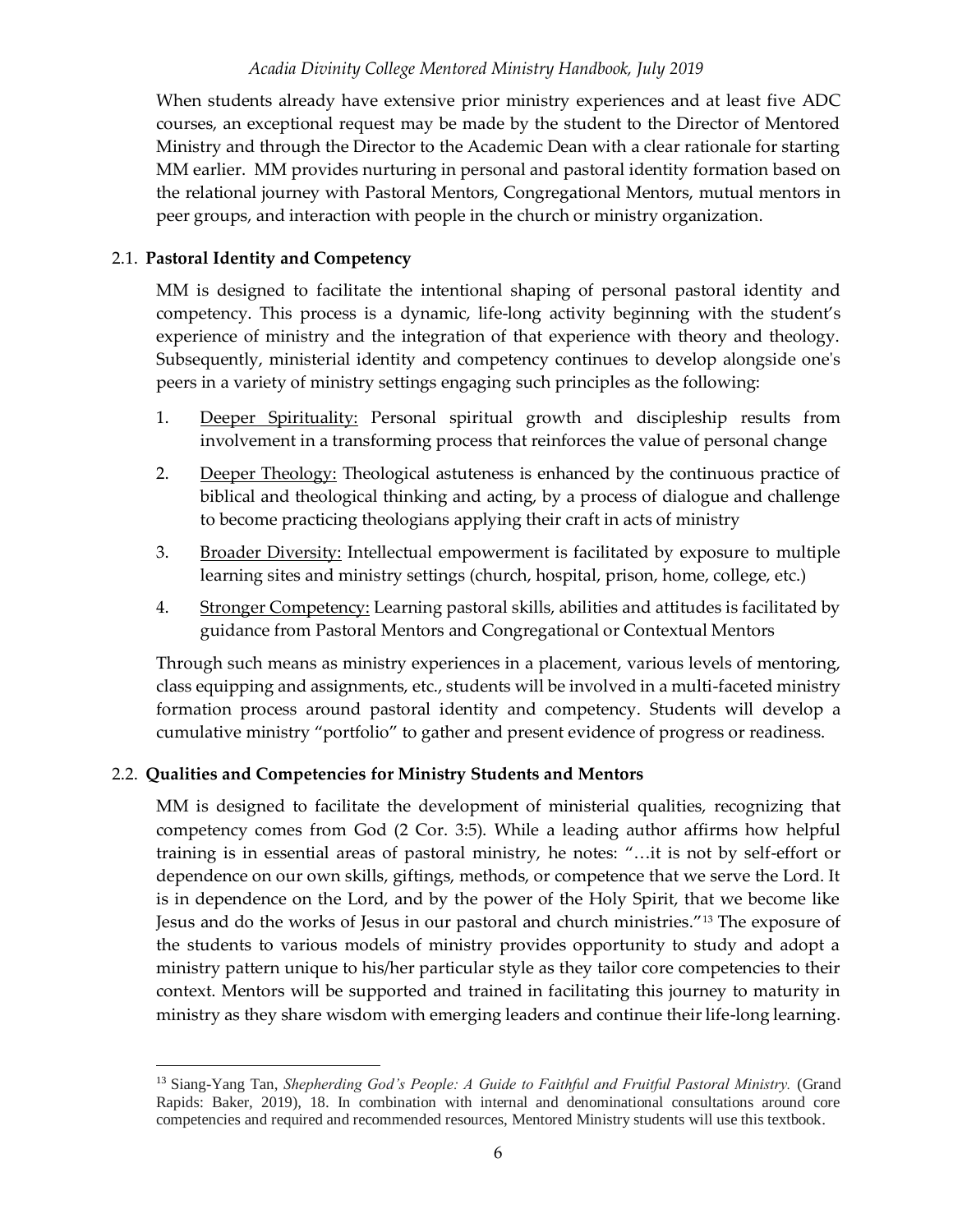# <span id="page-7-0"></span>**3. Student Placement**

The primary question, which is fundamental to the success of the MM program, when making an MM placement is this: "*What is the best possible learning experience for this student?"* The dynamics in considering a suitable placement includes several factors.

**First**, the MM program attempts to broaden the student's experience in ministry, thus opening his/her understanding of different models of ministry. Therefore, field placements are usually made in other than the home church or a ministry setting familiar to the student. For greater breadth, some students change placements in the second year.

**Second**, it is important that the student be placed in a situation in which she/he can function effectively. Although not all placements will be "comfortable" for the student, every placement should include a mutual trust and respect between the Pastoral Mentor and the student, and the Congregational Mentors and the student (see subsequent sections for further clarification of expectations). The student's placement must provide opportunity for the fulfilment of the three primary goals of MM:

- 1. The integration of theology, theoretical learning, and practical experience
- 2. The development of pastoral skills or competency
- *3.* The clarification of one's ministry identity and calling.

**Third**, the placement must provide a ministry base appropriate to the needs of the student in such areas as youth, discipling, etc. Therefore, a match between the strength and focus of a specific church and the requirements of the student must be carefully considered.

If problems or tensions arise in the relationships between students and Mentors, or in the work of the student, both are required to work towards resolution. This is a shared responsibility and should be seen as an opportunity for a good experience in problemsolving. The Director of MM should be engaged and informed of the problem, and work with student and Mentors as needed. In the event of unresolved issues, the student may be re-assigned by the Director in order to complete the requirements of the course.

# **Steps**

Placement results in a co-operative venture between the Director of MM in consultation with the student, the Mentor, and the local church (or other ministry placement). Since a good match between student and Mentor/church is so important, sufficient time is needed for the placement process. Normally, the steps above will begin during **the second term** of the student's **first year** of theological study or after completion of 30 credit hours of courses. If students have extensive prior experience and training and have completed at least five courses (15 credit hours with ADC), then they may make a request to the Director of MM and the Academic Dean to be considered for earlier entrance into the MM courses and program. Every attempt will be made to have placements **finalized by the end of the first academic year, or equivalent**. All placements will begin on the **first weekend of classes in September of the student's second year.** Normally, the following steps are followed: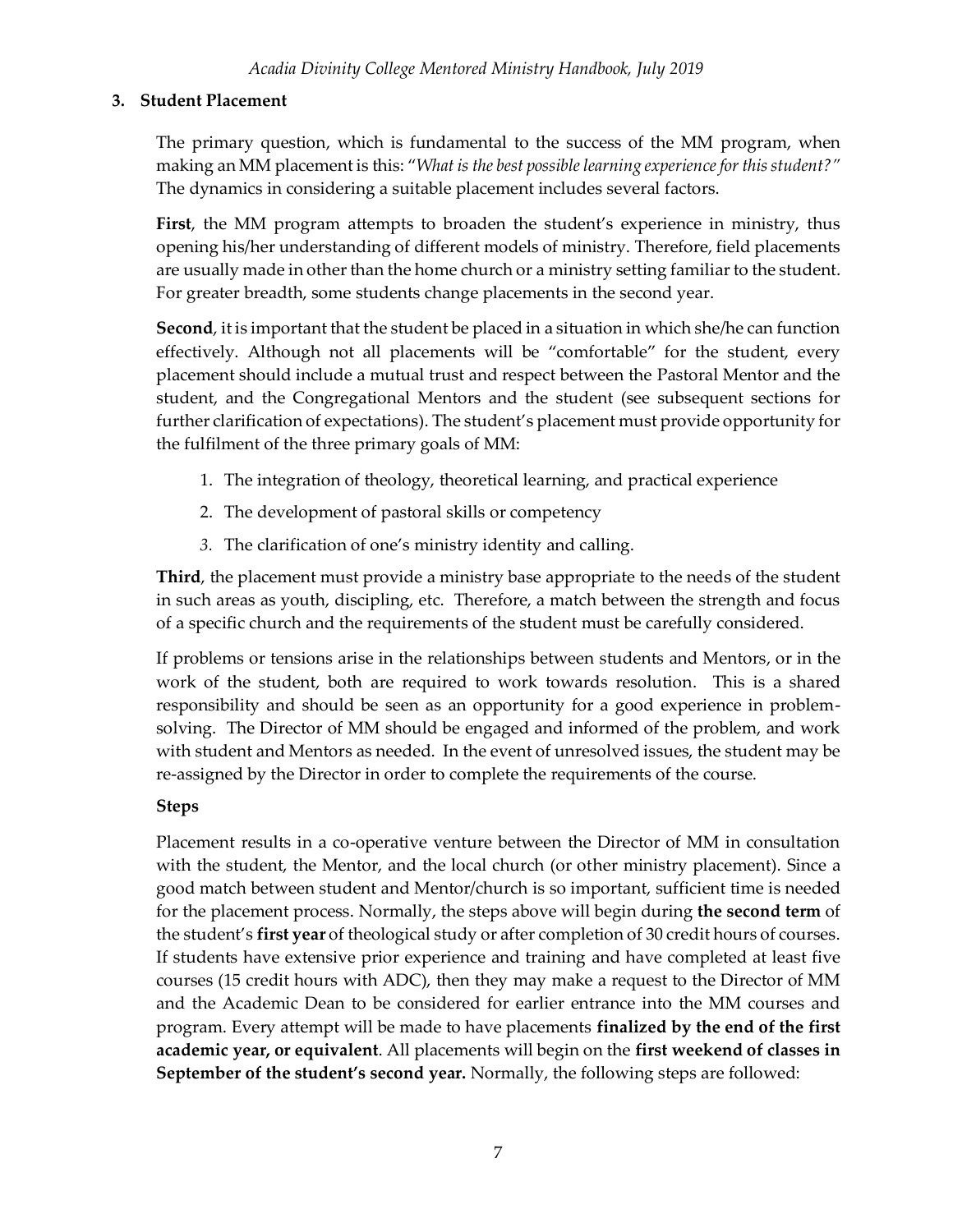- 1. The student completes an application form for placement in February of the first year of study (or after completion of 30 credit hours of study). **Please Note**: The student **must** undertake Criminal Record, Vulnerable Populations, and Child Abuse Register (this last one for placements in Nova Scotia only) checks, current as of May 1st **each year** of the program. Copies of official checks must be given to the College and to the Mentor. (The Church can either accept or turn down the student based on the results of the checks.) For adequate time of processing, this is part of step one.
- 2. Following the completion of the application for MM, the student and the Director of MM discuss the information in the application, the program, possible placements, and some of the student's spiritual journey and call to ministry. They will then discuss the dynamics of specific placement situations that are mutually acceptable.
- 3. The Director contacts the proposed Mentor to assess the availability of the placement and the support of the church or organization. Some churches and ministries require some form of formal approval about the investment of time and resources to support the mentoring process and cultivate an appropriate learning environment. Other churches and ministries see mentoring as a core part of their equipping and have had long-standing involvement with ADC in such areas. Upon agreement, the student is informed and directed to contact the Mentor directly and arrange to meet. In some situations, prior exploratory conversations may be helpful.
- 4. The student connects with the Pastoral Mentor to discuss the specifics of the placement. This discussion should include both the Church's expectations of the student and the student's expectations of the placement, which will be articulated in the Serving-Learning Covenant available online and through the student.
- 5. The Director is advised by the Pastoral Mentor and the student (normally separately) about the clarification conversation around the placement "fit."
- 6. Once an agreement has been made between the student and the Pastoral Mentor, and the appropriate church process is finalized, confirmation is given to the Director of the Program with an endorsed or signed copy of the Serving-Learning Covenant.

### <span id="page-8-0"></span>**4. Placement Expectations**

There are **two primary expectations** required of the student in Mentored Ministry. On one hand, there needs to be clarity around what the student expects to receive or gain from his/her involvement in MM. On the other hand, there needs to be clarity around what is expected of the student both by those in field placement and at the College. Although there is some room for negotiation on the specifics of these expectations, there are some core dynamics that shall be listed here. The specifics of these expectations will be more clearly outlined in the Serving-Learning Covenant.

For many students in the MM program, this will be their first opportunity to function in a pastoral role within the local church or a parachurch setting. There is a need for the church, Mentors, and College to be sensitive to their fears and anxieties, while at the same time recognizing that they have some expectations for this exciting part of theological training. Many of their expectations can be summed up in the next few pages.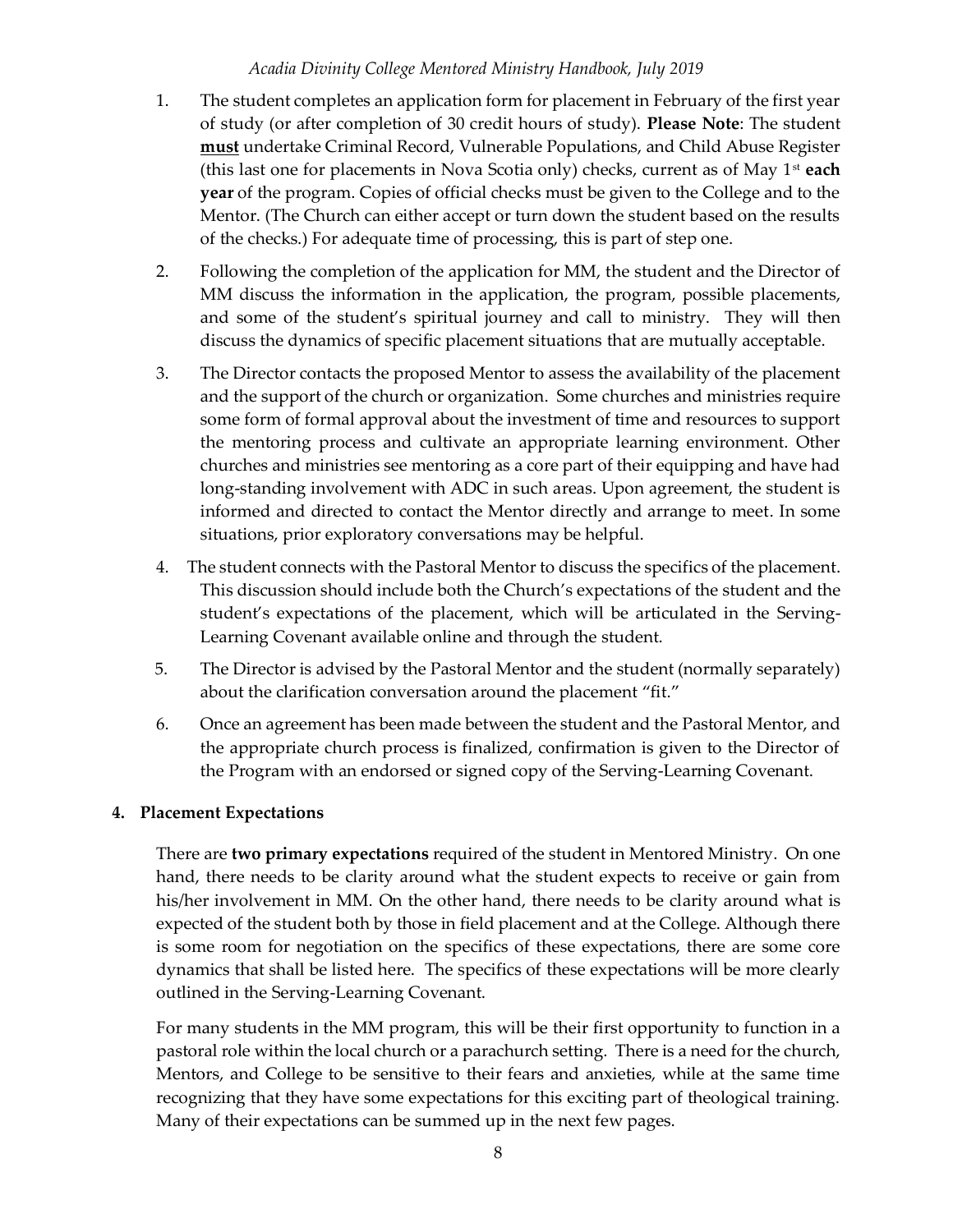### 4.1. **The Student's Expectations of the MM Placement**

- 1. The opportunity to do "hands-on" ministry and to experience a wide variety of ministry situations
- 2. The opportunity to experience "church/ministry" from the pastor's perspective or the opportunity to experience institutional ministry from the chaplain's perspective
- 3. The opportunity to test theology/theory and models of ministry as taught in the course of studies
- 4. The opportunity to participate in leading worship on a regular basis. The student shall preach within the worship context **at least twice per school year**, normally once before the Christmas break and once after the Christmas break
- 5. The opportunity to be involved in the pastoral care ministry of the church (visitation, counselling or crisis care, and other forms of pastoral connections)
- 6. The opportunity for times of direct interaction and feedback from a Pastoral Mentor
- 7. The opportunity to develop a personal pastoral identity (By pastoral identity, we mean that identity which comes from being viewed by the church as their "pastor" or "minister" and the subsequent response of the student in assuming that role and identifying with it.)
- 8. The opportunity for fellowship and to experience the support of the local church
- 9. The opportunity for personal and professional growth

# 4.2. **Expectations of Others in Program**

Certain things are expected of the student by the College for the successful completion of the MM program. There also will be expectations of the church and the Mentors, the specifics of which will be negotiated and specified in the Serving-Learning Covenant. The expectations will have some variation depending on the student's ministry goals, giftedness and experience.

Students will normally be placed in one setting for the full two years of MM and should consider the placement in this light. While the normal setting will be a church, other sites including summer placement may be used at times for required ministry experience. Students who are considering a change in placement to accept a paid staff position or for some other reason, are required to meet immediately with the Director of MM. The possible change will be kept in confidence. The Director of MM, in consultation with the faculty, reserves the right not to allow a change in placement. The final decision on any change will be the result of consultation between the student, the Director of MM, the Pastoral Mentor and, if necessary, ADC faculty.

# 4.3. **Specializations**

Within the context of the Master of Divinity program, students may specialize in these areas: 1) Pastoral Ministry, 2) Evangelism and Mission, 3) Next Generation Ministry (may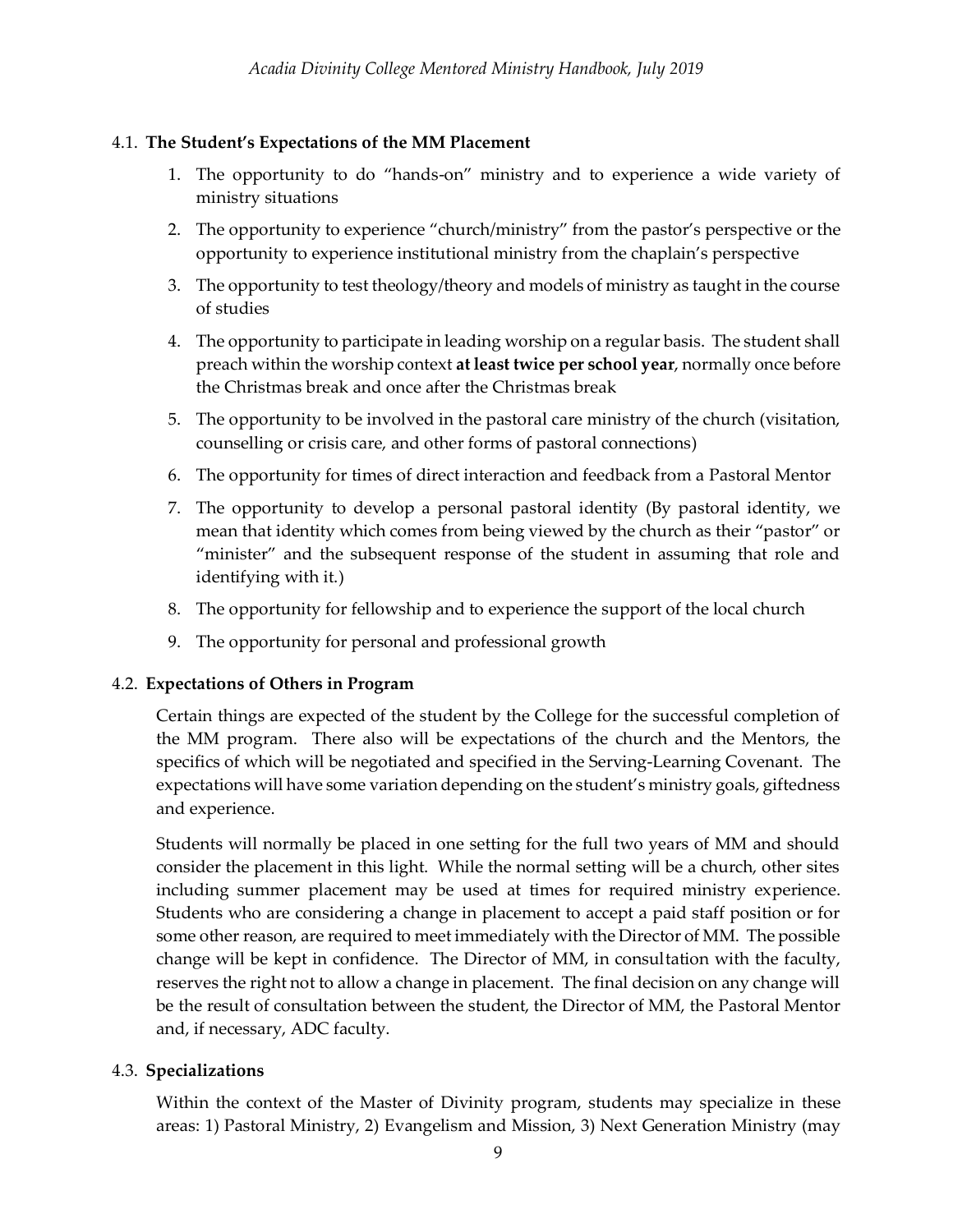include youth ministry, campus or camping ministry focus), 4) Pastoral Care and Counselling, or 5) Leadership and Spiritual Formation. Each of these areas of specialization are included in the MM program. Regardless of the area of specialization, the student in the MM program is expected to participate in a full range of pastoral activities. In addition, opportunity will be provided within the program for the student to participate in activities specifically connected with their area of specialization. The Mentor and Director of MM will work with the student to ensure a proper balance in the development of a ministry experience for the student.

#### 4.4. **Requirements in the Placement**

- **1.** Students are **actively engaged** in the ministry of the church or alternate site for **10 hours** per week for 12 weeks per term throughout the academic year (September – April). In total, this covers 120 hours per term or 240 hours per academic year. **The pastoral, congregational and mutual mentoring sessions are included in this time.**
- 2. Students meet with their Pastoral Mentors for a **Mentoring Session for a minimum of one-hour biweekly or every other week.** The time for these sessions should be established at the beginning of each term for a regular rhythm of meeting.
- 3. Students engage in all aspects of the pastoral ministry on and off site as opportunity and practice allow. Feedback forms for several areas of practice are completed and submitted according to instructions given online and to students.
- 4. Students submit **monthly ministry formation journal entries** to the MM Director.
- 5. Students submit course assignments as outlined in the course syllabus with due dates.
- 6. Students **must** participate fully in the weekend classes at sites designated in the syllabi.
- 7. Students are **entitled to one weekend off per term**, within the academic term, the specific weekend to be negotiated with the Pastoral Mentor.
- 8. Students shall work co-operatively with their Pastoral Mentors, Congregational Mentors, and other church leadership.
- 9. Students shall inform their Pastoral Mentor in advance when they are not available because of illness or other justifiable reasons.
- 10. Students **work within the given structures and ethos of the local church or placement setting** under the guidance of their Pastoral Mentors.
- 11. Students **are supportive of their Pastoral Mentors and respect their leadership**. The students must **never**, in any way, **undermine the ministry of their Pastoral Mentors or the church** where they serve.
- 12. Students **seek guidance from the Director of MM when they have reason to believe that a placement is not working satisfactorily**. The Director will evaluate the situation and only make a change after consultation with the Pastoral Mentor.
- 13. Students **fulfil all of their commitments in their placement, attend every class seminar**, and submit all assignments on time. All work components of the course must be submitted to the Director as outlined in the course syllabus.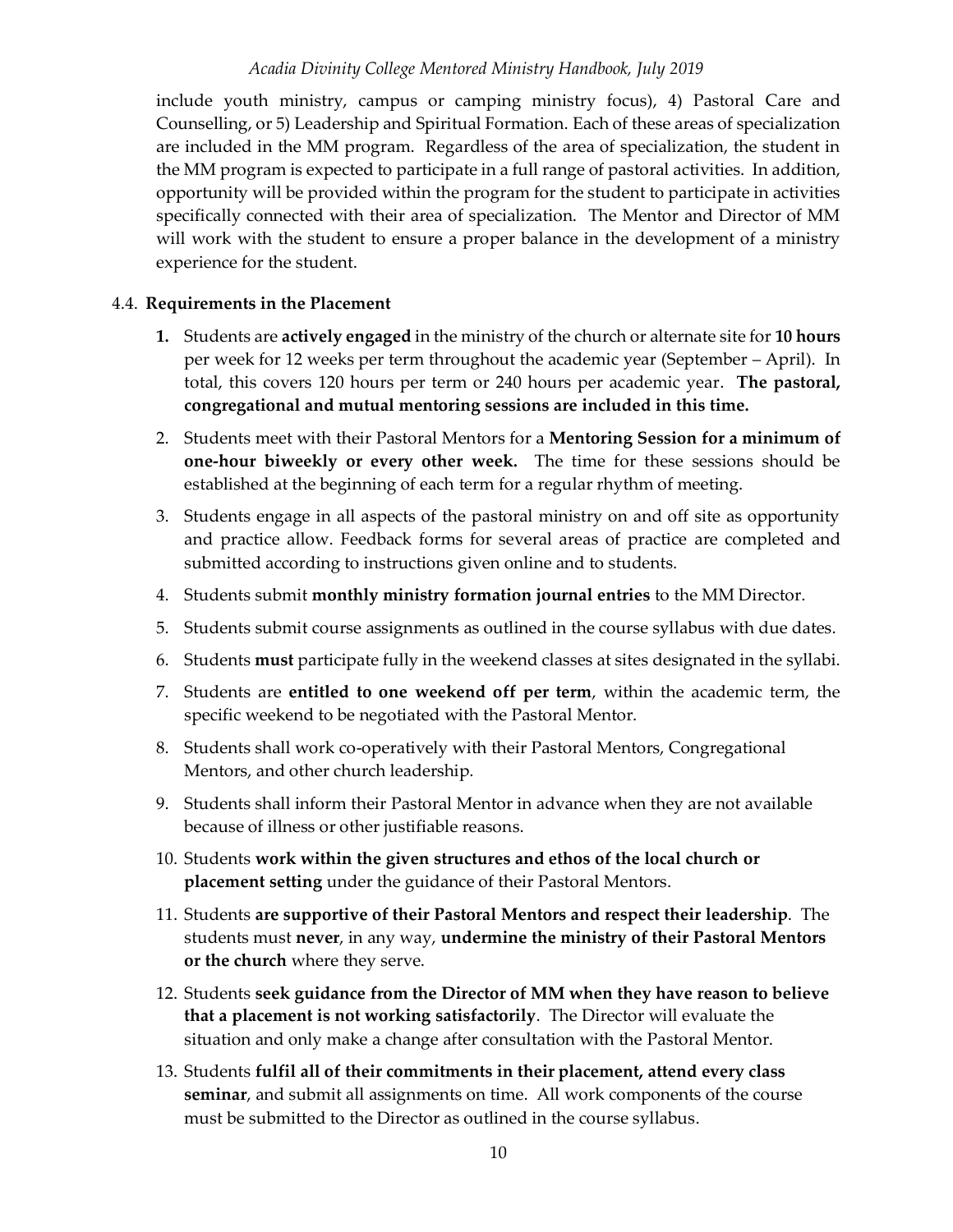### <span id="page-11-0"></span>**5. The Church or Ministry Organization in Mentored Ministry**

### **5.1 Criteria for Church Selection or Alternate Site**

As well as specific criteria that may be sought to meet the particular needs of some students, general standards normally essential within a church placement are:

- 1. The presence of a Pastoral Mentor or appropriate alternate adequately suited to serve as a Pastoral Mentor in the MM program. While it is preferable that the Pastoral Mentor is present in the same setting as the student, an external Pastoral Mentor may be necessary for some students.
- 2. A church site which is interested in and prepared to participate in the training and development of personal pastoral identity, ministry competency and spiritual formation of Christian leadership for the church or other ministry
- 3. A broad basis of ministry which will allow the student to have exposure to a full range of ministry opportunities within and outside a church setting (e.g., prisons, hospitals, youth camps, mission settings, shelters, other facilities)
- 4. A willingness, when necessary, to provide hospitality for the student while serving within the church or other setting.

### **5.2 Expectations of the Church or Alternative Site**

The church or alternate site is expected to accept some specific responsibilities in assisting with the training of students for pastoral leadership. These generally are:

- 1. To provide the opportunity for participation in ministry leadership such as preaching, conducting of worship, and other pastoral ministries within and outside the context of the church.
- 2. Allow the student to observe, or participate in, all pastoral functions such as presentation of children and dedication of parents, believer's baptism, the Lord's Supper, weddings and funerals, pastoral care connections, community outreach, etc. **In the event that such ministry practices are not available to the student in the primary placement, arrangements should be made to provide the student with such opportunities in alternate locations**.
- 3. To provide opportunity for the student to observe the major administrative or organizational functions of the church at work (i.e., Deacons, Christian Education, Trustees, Finance).
- 4. To assist the student financially, as outlined below.
- 5. Where the church is a considerable distance from Acadia, assist by providing hospitality in the nature of accommodation and meals.
- 6. Establish a team of Congregational Mentors to help encourage, support and evaluate the student's progress (see below for further details).
- 7. **Financial Obligations of the Church:** Churches are expected to contribute to the support of the student who is working in the church under the Mentored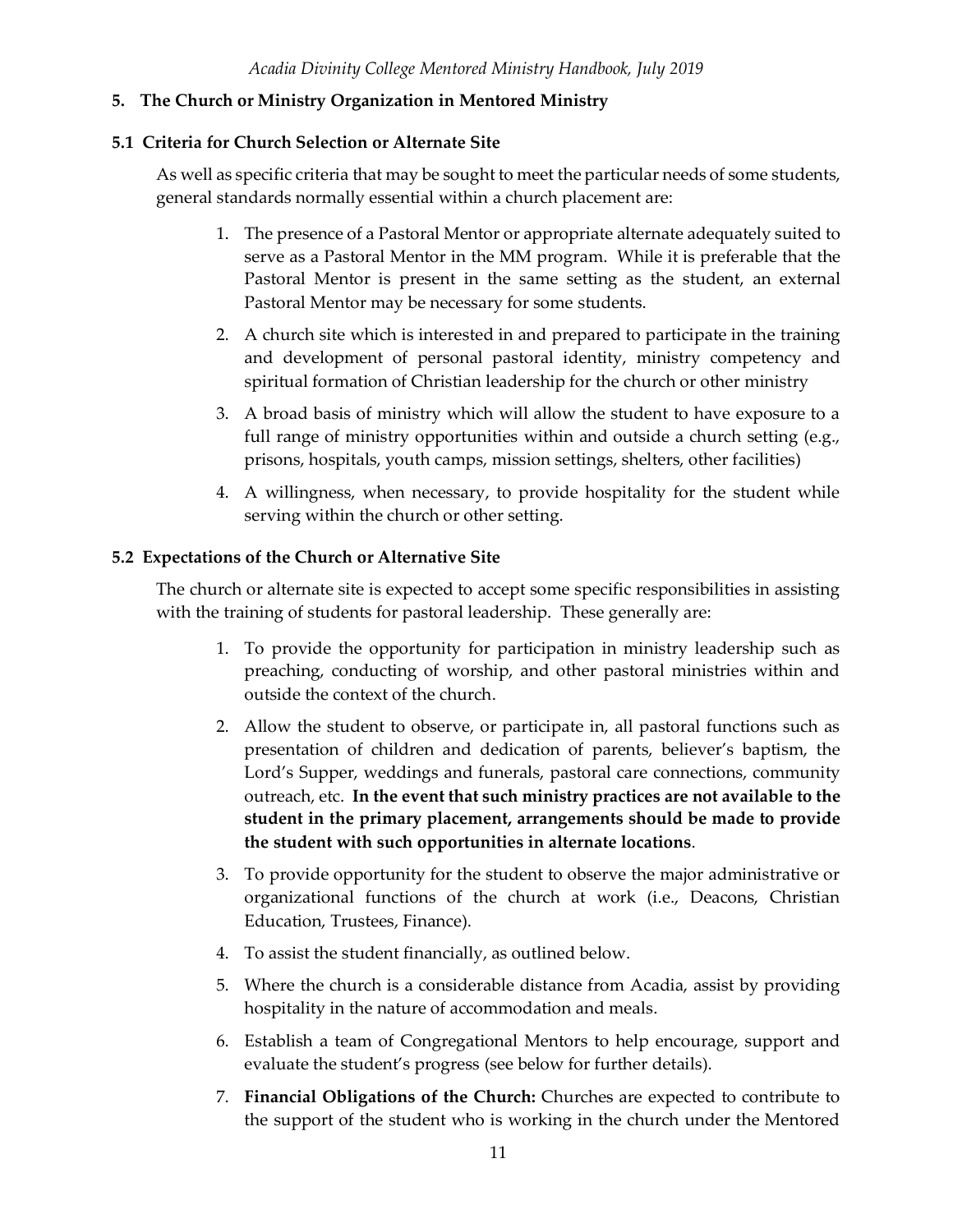Ministry Program. **Churches are asked to make payments directly to the student,** preferably in two instalments made in September and January. It is very helpful to the students if the churches are prompt in making such payments. In addition, we recommend that the church cover the student's travel costs. The church may choose to negotiate a per kilometre rate or pay a fixed amount as a travel subsidy for the student.

**The contribution from the church for each student in the MM Program is as follows:**

| <b>Mentored Ministry 1</b> | <b>Mentored Ministry 2</b> |
|----------------------------|----------------------------|
|                            |                            |
|                            |                            |

**NOTE:** *Arrangements for student employment for the months May through August, and for extended employment during the academic year beyond the parameters of the MM Program, are negotiated between the church and the student. MM plays no role in general summer employment or extended church involvement. However, special summer placements may be arranged with the Director to fulfil MM requirements.*

# <span id="page-12-0"></span>**6. The Congregational or Contextual Mentors (CM)**

# **6.1 The Purpose of the Congregational or Contextual Mentors**

- 1. Congregational or Contextual Mentors (CM) are a small group of committed members within the church or ministry agency intended to provide encouragement and support to the student and evaluation of the student's progress.
- 2. The primary purpose of the CM is to provide every student with the unique perspective of the congregation or ministry context. The breadth of perspective provided by the CM will enable the student to better see himself/herself from the perspective of the broader church or ministry body.
- 3. The CM team will assist the student in meeting her/his learning goals as laid down in the Serving-Learning Covenant and presented to the Team at its first meeting; the Serving-Learning Covenant will have been previously prepared by the student, Pastoral Mentor, and CM Chair.
- 4. The Congregational Mentors will provide frank feedback and constructive evaluation of the student to enable the student to understand how his/her ministry is perceived by the wider community.
- 5. The work of the team will be most effective when the members of the CM bring their own personal responses to the student rather than getting a reaction from others in the congregation (the "they say" approach allows no informative interaction between the student and the evaluator).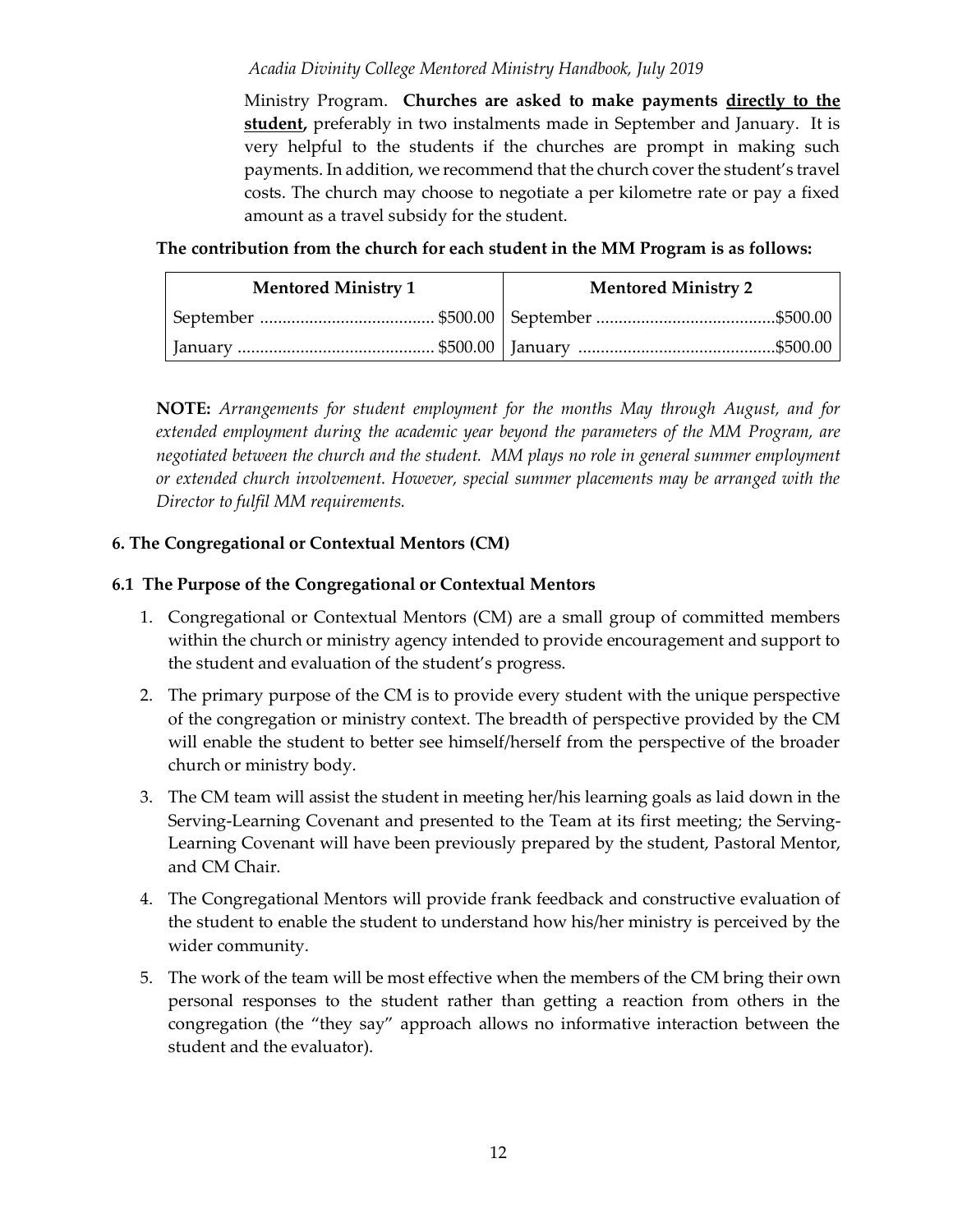#### **6.2 Selection of the Congregational or Contextual Mentors**

The CM should be appointed by the church or organizational leadership (not the student) by the beginning of the first Term of the MM 1, by the end of the first week of September or soon after. Summer placements adapt these timelines for their context.

The CM team should reflect the breadth of the church or organizational membership. A group of **three to five people (normally dependent upon the size of the church or organization)** may be selected to include the following interests and ministry within the church: 1) a deacon/elder, 2) a person involved in Christian Education or Discipleship Ministries, 3) a parent, 4) a senior, and 5) a youth. These are examples, but not required.

Our general practice is that the Pastoral Mentor and Congregational Mentors are requested to avoid collaboration in each other's work in order to preserve the unique perspectives of each. **The Pastoral Mentor's or the church pastor's family members are ineligible for appointment to the team.** This Team best provides the student and the College with feedback when it functions primarily in an independent role as an expression of the ministry of the church. In some cases, the Pastoral Mentor may help facilitate a meeting of Congregational Mentors, but guard against inappropriately influencing either the content or the process for sharing congregational feedback.

### **6.3 Meetings of Congregational or Contextual Mentors**

The CM meetings with the student will take place at least four times during the academic year, normally in late September or early October, November, February and March. While this timing fits in the rhythm of the church year and school term, it can be adapted by mutual agreement. For example, the summer placement CM will meet from two to four times or monthly during this more intensive season of ministry. The following may be helpful as the team considers its task:

- 1. At the first meeting, the student should elaborate upon her/his learning goals as stated in the Serving-Learning Covenant. It is advised that the student should put this in writing and provide each team member with a copy. The Serving-Learning Covenant is an agreement between the student, the Pastoral Mentor, the church or ministry organization, and the College.
- 2. The student should, at this initial meeting, share with the Team those areas in which the student specifically would like input and help to grow.
- 3. Subsequent meetings of the CM should reflect upon the above specific goals and other concerns as they arise within the context of the student's ministry within the church.
- 4. The last meeting of the Team within each term should be a sharing of the Team's evaluation of the student (as outlined in the forms to be submitted to the Director of MM). This allows opportunity for continued understanding and growth on the part of the student.
- 5. Every meeting should demonstrate a specific concern for the student's spiritual and ministry development and include times for both relational and prayer support for the student and the shared ministry of the church.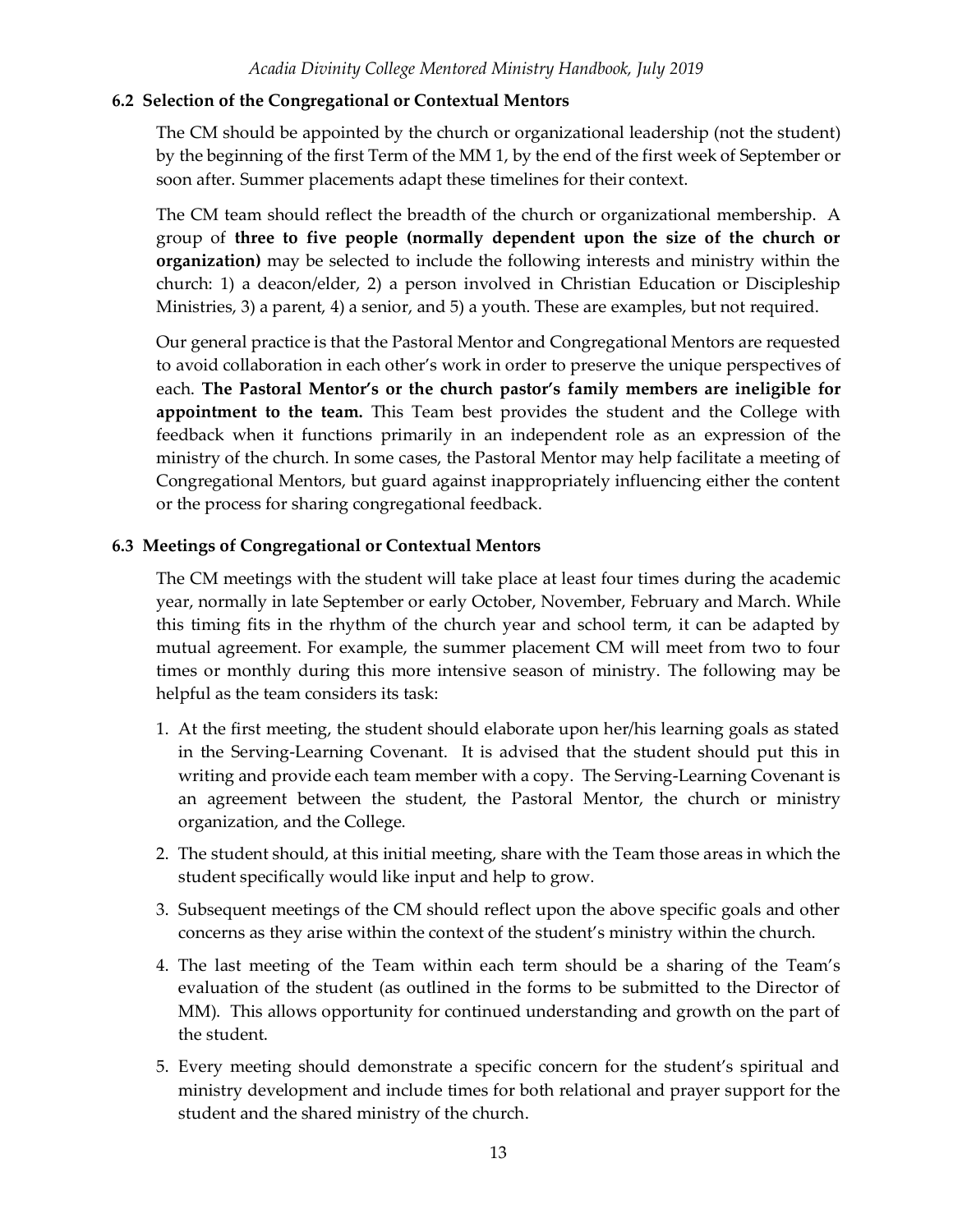### **6.4 Roles of the Congregational or Contextual Mentors**

- 1. The first task of the CM is to build trust to facilitate a spirit of acceptance, respect and understanding which must permeate all conversations between the CM and the student.
- 2. The CM has an important role in helping the student clarify ideas, receive focused feedback through the MM forms, and consider growth steps through the GROW tool available online. Learning to think clearly and express oneself clearly is a growing edge for every seminarian. The CM can be an invaluable aid in showing the student how messages are being understood.
- 3. A pastoral leader cannot be effective unless he/she loves the people God has placed in his/her care. The CM can assist the student in learning how to give and receive appropriate expressions of love. Help the student to understand how his/her expressions of warmth and caring are being received, especially in serving people at their point of need.
- 4. Issues of conflict are among the most intimidating for a student. The CM can help the student to understand that conflict is a normal part of all relationships and, if approached with integrity and respect, may lead to a deeper level of ministry and community. If the members of the team have a healthy approach to conflict resolution they will contribute greatly to the future effectiveness of their student.

# **6.5 Congregational or Contextual Mentors – Responsibility for Reporting**

The Congregational or Contextual Mentors are responsible for the following reporting:

- 1. The CM provide the Director of MM with the feedback forms as required reports on the student's progress in preaching and worship and also on overall character attributes and competency areas during both the MM 1 Year and the MM 2 Year. **Each report must first be shared with the student.** These reports are due in mid-December and in early April.
- 2. The CM review the Serving-Learning Covenant to determine the extent to which the objectives have been achieved.
- 3. The CM identify the strengths of the student and areas where the student still needs growth as the students considers next steps and the team may make suggestions as to ways in which this growth may be achieved. The CM give time during the last meeting of the team with the student to discuss the achievements of the year.
- 4. If the CM team has concerns about the suitability of the student for pastoral leadership, share this concern with the Director of the Mentored Ministry program.
- 5. If the CM team has serious concerns about the mentoring process, contact the MM Director.

# <span id="page-14-0"></span>**7. Serving-Learning Covenant**

# **Basic Terms of the Serving-Learning Covenant**

The Church and student agree to fulfil the following requirements of Mentored Ministry, except in exceptional circumstances agreed upon with the Director of the Program: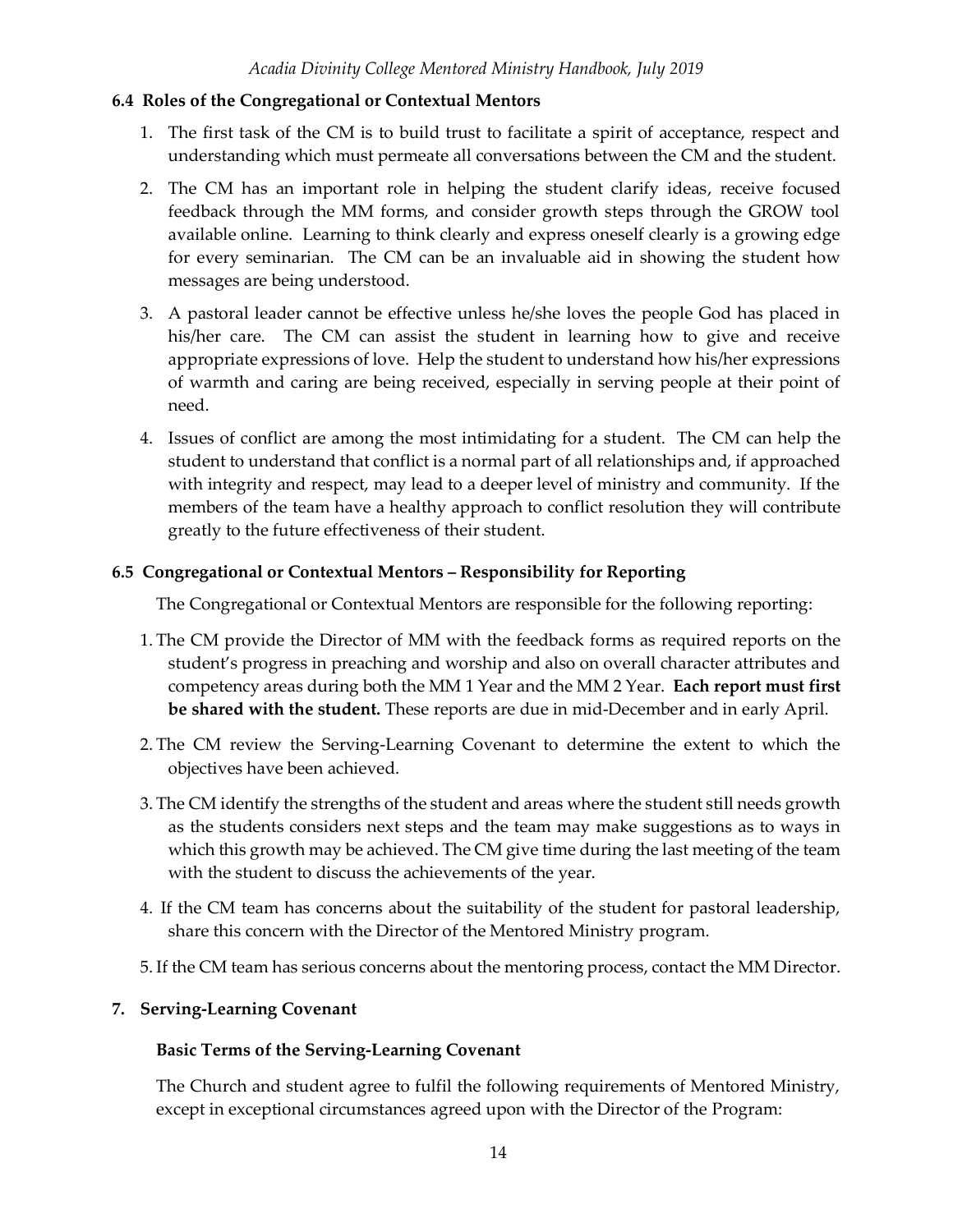- 1. Establish biweekly Pastoral Mentor meetings and quarterly CM meetings
- 2. Fulfill 10 hours a week in pastoral ministry (both Master of Divinity and Bachelor of Theology), with this time including one hour per week in mentoring relationships as described earlier.
- 3. Conduct worship services (if possible, once a month)
- 4. Preach occasionally (at least once each semester)
- 5. Participate in pastoral care (pastoral care connections, counselling)
- 6. Attend church leadership and administrative meetings (Deacons Board, etc.)
- 7. Participate in pastoral ministries such as weddings, funerals, baptisms, dedications, etc.
- 8. Serve in the student's chosen area of specialization
- 9. Serve in any other ways, mutually agreed by church and student, within the time limits available.

**This Serving-Learning Covenant must be passed in to the Director of MM not later than the end of September. It is available online under the material and forms section of the main mentored ministry page:** <https://acadiadiv.ca/mentored-ministry/> .

A signed copy of the Serving-Learning Covenant must be retained by each of the following: 1) The Student, 2) The Pastoral Mentor, 3) The Chair of the Congregational Mentors, and 4) The Director of the Mentored Ministry Program.

### <span id="page-15-0"></span>**8. Mentoring Responsibilities and Processes**

### 8.1. **The Responsibilities of the Pastoral Mentor**

The responsibilities of the Mentor are to:

- 1. Be discerning enough to determine the nature of the reflection and the aspects of the reflection most relevant to a given situation
- 2. Provide the opportunity and setting for formational and remedial learning
- 3. Encourage speaking the truth in love with honest mutual reflection and caring, focused feedback
- 4. Agree on the primary goal whereby the PM reflects the image of the student to attain a realistic perspective of self in ministry
- 5. Establish a milieu of growth and learning based on trust and collaboration for the student's faithful portrayal of personhood and actions
- 6. Provide opportunity for the student to be involved in a diversity of ministry experiences within or outside of church
- 7. Engage the student in all aspects of ministry
- 8. Meet with the student on a biweekly basis for a period of at least one hour for direct interaction and reflection on pastoral identity and ministry maturity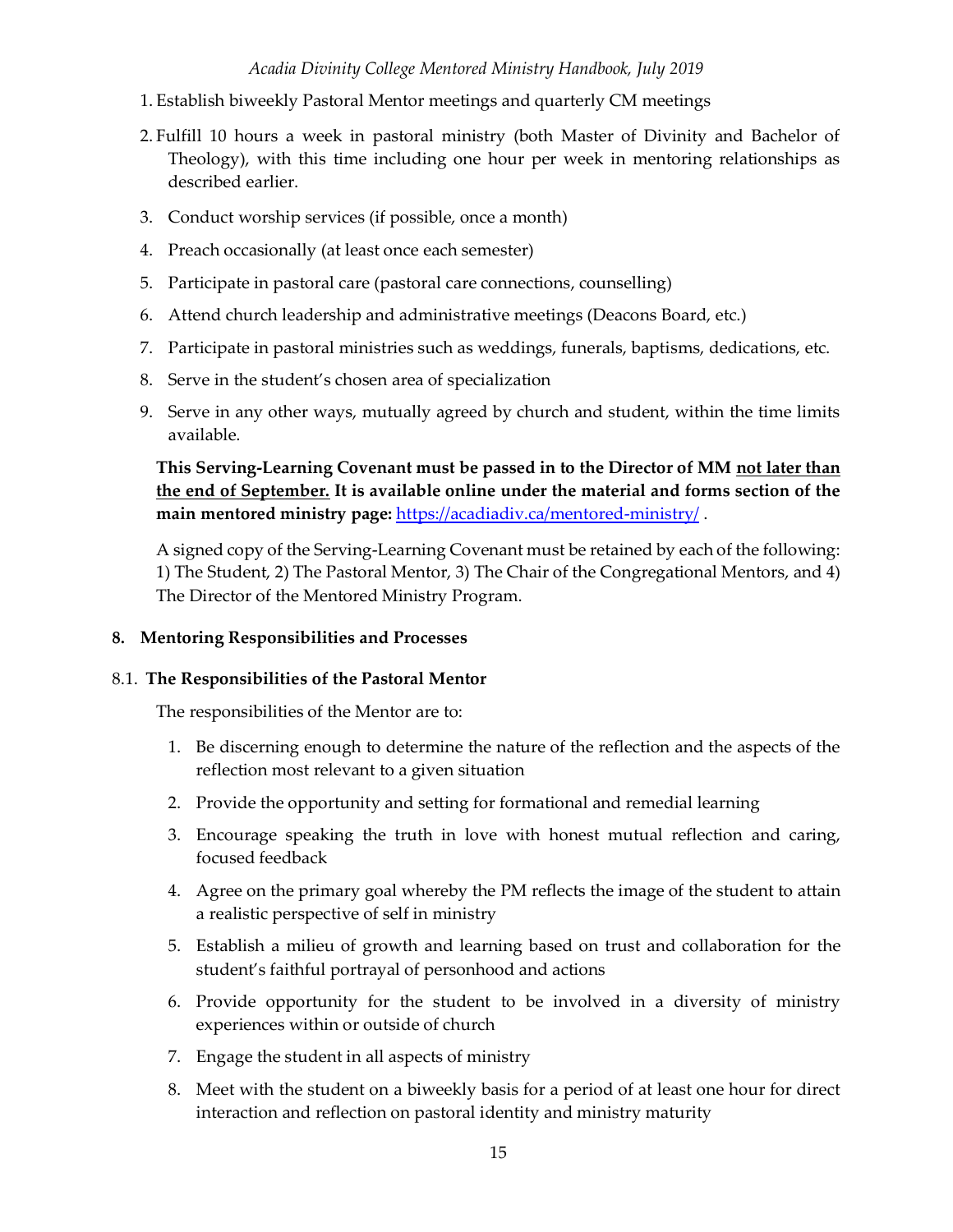- 9. Assist the student in the task of theological reflection on ministry
- 10. Provide the student with a regular assessment of his/her ministry in order that the student may respond appropriately
- 11. Provide reflections of the placement to the Director of MM along with any other information considered crucial to the student's ministry formation
- 12. Encourage the CM to finish and provide their feedback at the appropriate intervals
- 13. Attend initial Mentoring orientation and periodic ongoing training.

#### 8.2. **The Mentor-Student Relationship**

The Mentor must aim at developing a collegial, trusting relationship in working with the student, in areas such as mutual trust and confidentiality; clarification of expectations; constructive feedback in growth areas; challenging students to be and do his/her best; encouraging him/her with affirmation of accomplishments and compassion with struggles; and, modeling best practices in ministry under the guidance of the Holy Spirit. More equipping on mentoring is offered in initial orientation and ongoing training.

#### 8.3. **The Mentoring Session**

Establish a time and place for a biweekly meeting for genuine reflection and sharing, with at least an hour of uninterrupted conversation. Agenda items should be based on the Serving-Learning Covenant and include items or issues raised by the Mentor or student as described in the next heading. After clarifying the agenda, share in prayer.

The Mentored process should be regarded as a two-way street. Both Mentor and student should feel free to share hopes, disappointments, joys, frustrations, goals, and concerns regarding the practice of ministry. Since the personal learning experiences of the PM are very important to the student's growth, mutual transparency is encouraged.

Enjoy these sessions together. The relationship that develops between Pastoral Mentor and student may become a lasting friendship. Realize the importance of these times together for the development of future church leaders. These sessions should be mutually beneficial. Do not allow them to get pushed aside in busy schedules.

### 8.4. **Topics for Mentoring Sessions**

The Pastoral Mentor and student can feel free to select any topics for discussion in Mentoring sessions according to the student's serving-learning needs and ministry goals, related to the syllabus with the list of required texts, raised by the Mentor or student, connected to the MM feedback forms or process tools, or linked to the latest version of the ministry competency list available online. For example, one conversation could cover one competency. Remember, the emphasis is on learning. Shared experiences on the part of both the Mentor and the student will enhance the learning process. Vulnerability, openness, discretion, and sensitivity are required. The use of reflection tools, recording of messages, debriefing feedback forms from others and from the student's self-reflection, and other forms of intentional interaction should be integral to the Mentoring process.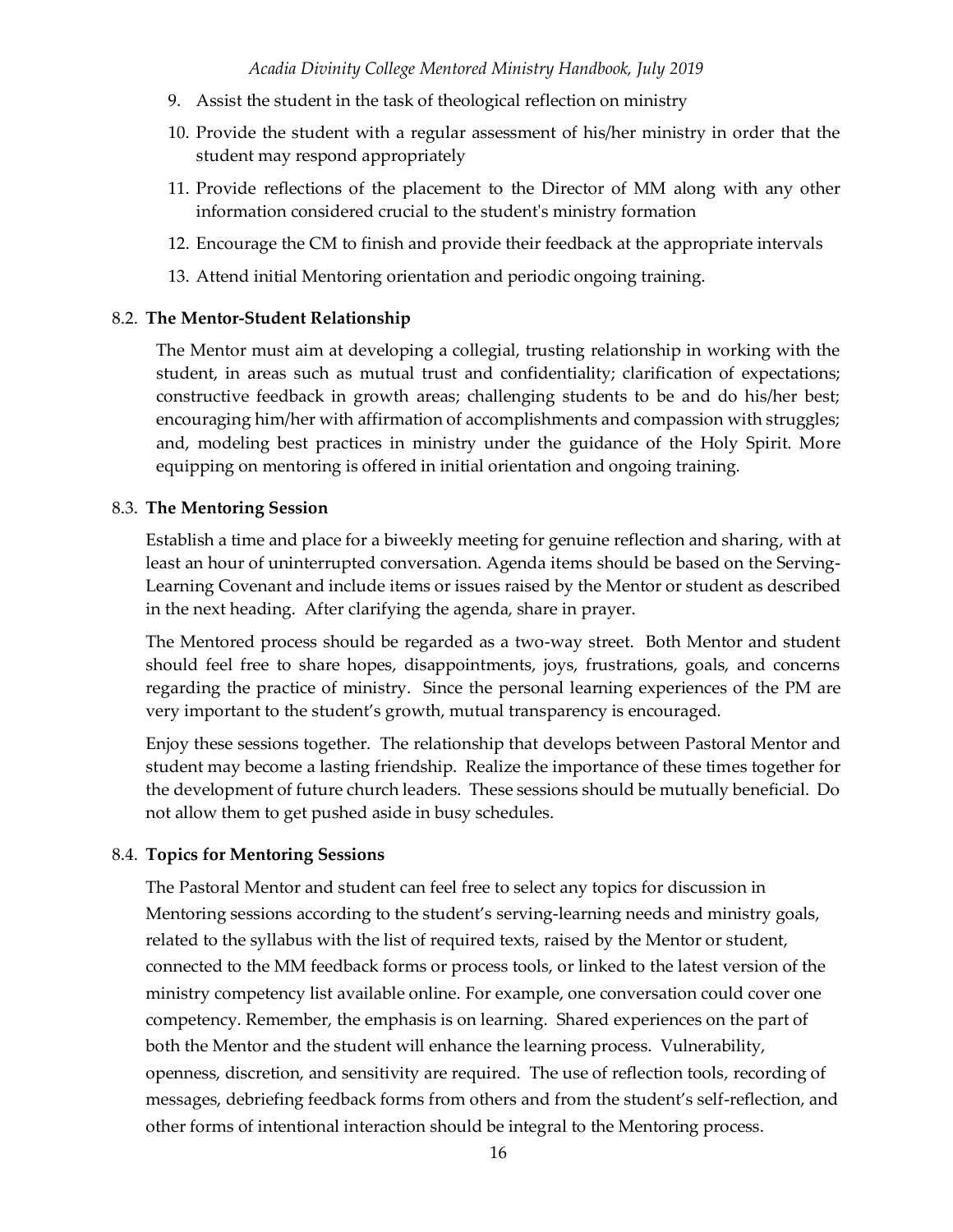### <span id="page-17-0"></span>**9. Theological Reflection in Mentoring**

Theological Reflection is the process of practically applying the foundational resources of the Christian faith (biblical studies, theology, practical theology, etc.) to the day-to-day issues of ministry. The Pastoral Mentor can help the student reflect on the period under review as a whole; on the pastoral areas being considered (preaching, worship leadership, public prayer, public reading of Scripture, teaching, connecting, etc.); on the value of the work done; on the lessons to be learned for the future; on attitudes revealed on the part of the student; on the student's joy and fulfilment in ministry; on the unfolding sense of a student's call to ministry; etc. This process can be guided by the REFLECT group theological reflection tool available on the mentoring pages:<https://acadiadiv.ca/mentored-ministry/>.

### 9.1. **Pastoral Care Connections and Theological Reflection in the Mentoring Process**

Pastoral care connections allow both the student and the Pastoral Mentor to engage in meaningful theological reflection, resulting in mutual strengthening of ministry practice. Team visits or care connections provide the congregation with pastoral care and the student with a pastoral learning experience. For decades, pastoral care mostly occurred in visitation at homes, hospitals, and long-term care facilities. In recent years, pastoral care connections expanded with conversations in coffee shops, interactions outside like a walk on a trail, online communication by video-conferencing or social media, connection in a scheduled appointment at a church or neutral location, etc. It would be valuable for students and Pastoral Mentors to discuss potential strengths and weaknesses of such a variety of pastoral care ministry, including ways to cultivate caring congregations with others mobilized for such ministries. The section below provides further information on preparation, the connection, and post-connection follow-up. This section also illustrates how a particular area of ministry can be a focus for intentional, deeper development. Similar types of preparation and questions could be used for other pastoral competencies.

### **Preparation**

The pastor-Mentor and the student should spend sufficient time before the pastoral care connection to become familiar with the circumstances that may be encountered in the interaction. Basic background about the person and the family gives context for the contact:

- 1. What is the purpose of the connection?
- 2. What goals do the pastor and/or student have?
- 3. What is the relationship of the family to the church?
- 4. What difficulties can be anticipated?
- 5. What issues may be raised?

### **Connection**

In the initial connections, the pastor becomes a model for the student. The Pastoral Mentor takes the lead while the student serves primarily as an observer. The student is responsive and communicative, but for the most part watches the pastor function during the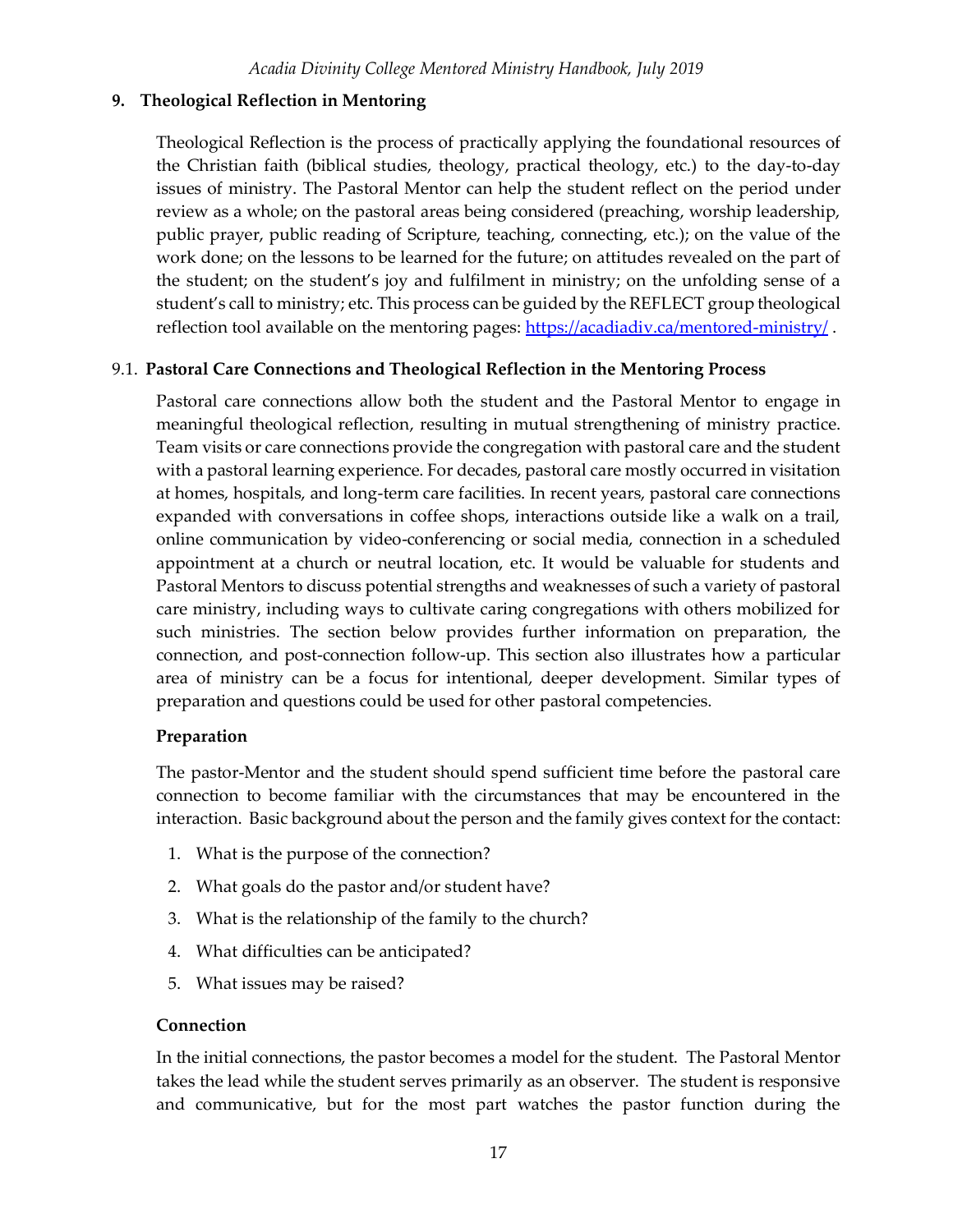connection. The student takes mental notes of the process, formulating questions and observations that he/she can use during the debriefing period.

### **Post-connection Reflection**

After a few pastoral care connections have been made, the Mentor chooses a caring connection in which the student takes the lead. The pastor has the dual responsibility of providing a meaningful experience for the student while also demonstrating appropriate pastoral care for the congregational members or parishioners. The student must have a measure of freedom, so that she/he can learn from both successes and failures. While the parishioner must be protected from inept or inappropriate pastoral care, the risk must be taken in order to meet the need for experience that will provide growth for the student.

If the student or parishioner is overprotected, little benefit will be gained from the experience. Skill and sensitivity on the part of the Pastoral Mentor are important through this encounter. The PM should be open to recognize his/her mistakes and the student should be sensitive to the pastor's need for support throughout the care connection. Following the pastoral care connection, time should be spent in debriefing the interaction:

- 1. Were the goals met?
- 2. What significant biblical, spiritual and theological issues were raised during this time?
- 3. How can the individual or family be helped in subsequent care connections?
- 4. Is there any immediate action that needs to be taken?

This reflective process can be a valuable learning experience for both PM and student. Students may decide to deepen their reflection by using a pastoral care situation for their second-term assignment for using the REFLECT tool to carefully consider a local "case" from their ministry context and be enriched by discussing the situation with the PM and peer mentors. Other reflective questions may include the following thoughts for discussion:

- 1. What were your feelings during the process? How do you feel now?
- 2. What key lessons about ministry and yourself did you learn from this experience?
- 3. How does the experience contribute to your sense of personal pastoral identity?
- 4. What changes would you make or different approaches would you take in the future?

### <span id="page-18-0"></span>**10. Forms and Schedules**

A few feedback forms are used to help evaluate students in their Mentored Ministry placement. Designated forms are to be completed both by the Pastoral Mentor and by the Congregational Mentors, along with the student's self-reflection on the same forms, with appropriate debriefing on both levels of mentoring before the forms are submitting to the Director of Mentored Ministry. Please complete these forms with thoroughness and with integrity. They are an important part of the student's grade for the course and very valuable in assessing the student's growth in ministry. In sharing feedback with the student, you assist in that growth and readiness for future pastoral care and leadership.